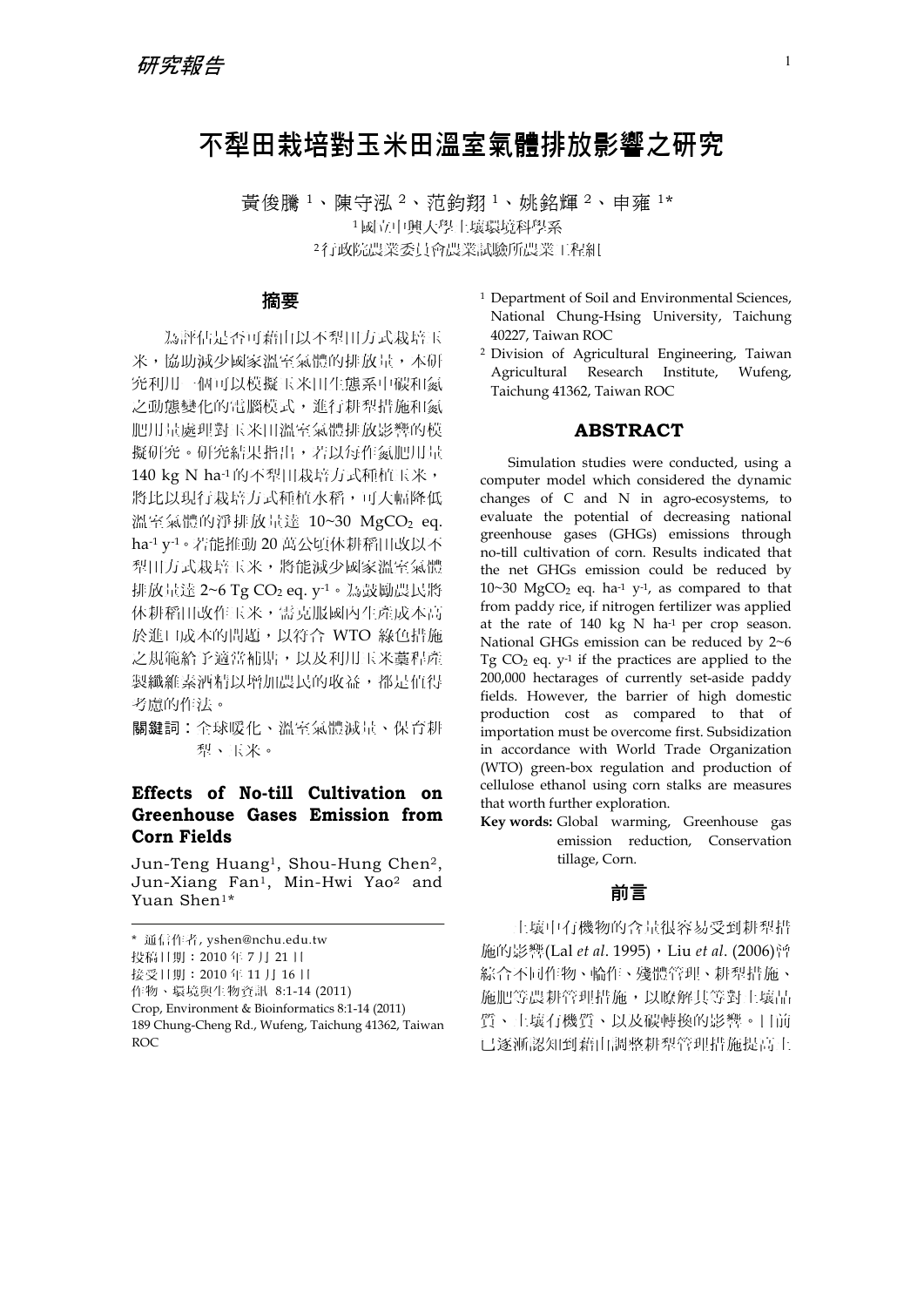壤有機物含量,可以將大氣中的 CO2 固定在 土壤中,其成本遠較工業部門的減量措施為 低 (IPCC 2007b) 。在京都議定書 (Kyoto Protocol)的架構下,農業部門溫室氣體減量 技術和措施在經濟效益與環境保護上的重要 性將與時俱進(McCarl and Schneider 2000, EU 2009), 因此在規劃國家因應氣候變遷的 調適策略時,值得給予更多的關注與考量。

除 CO<sub>2</sub>外,與農業部門有關的溫室氣體 還有 CH4 和 N2O 兩類,生命週期分別約為 12年和 114年,其暖化效應都比 CO<sub>2</sub> 高。以 20 年和 100 年為評估基準的暖化潛勢(global warming potential; GWP), 分別為  $CO<sub>2</sub>$ 的 72 與 289 倍和 25 與 298 倍(IPCC 2007a)。水 田在長期湛水的狀態下,有機物被分解形成 CH<sub>4</sub> 釋出(Conrad 1996, Li 2007), 釋放量與 湛水時間和土壤中易分解有機物的含量成正 相關(Watanabe *et al*. 1995, Singh *et al*. 1996, Cai 1997, Zou *et al*. 2005)。N2O 則會因土壤 中微生物進行的硝化作用(nitrification)和脫 氮作用(denitrification)而釋出,釋放量主要 與土壤水分狀態、酸鹼度、及氮肥施用量有 關(Cai *et al*. 1997, Chen *et al*. 1997, Zheng *et al*. 2000, Nishimura *et al*. 2004, Yu *et al*. 2004, Akiyama *et al*. 2005)。

水稻是臺灣地區栽培面積最大的作物, 質地為砂壤土、壤土和黏壤土之中性水田的 溫室氣體淨排放量分別約為 46.0、31.7 和 13.3 MgCO2 eq. ha-1 y-1 (Chen *et al.* 2010)。每年 臺灣地區水稻收穫後殘留的稻藁約有 250 萬 噸,雖然收穫後將稻藁切碎掩埋入土可以增 加土壤的肥力和有機物含量 (Singh *et al*. 2004,Tirol-Padre *et al*. 2005),但其蓄存大 氣中 CO2 的能力卻因土壤有機物含量逐漸達 到平衡而逐年降低,並導致暖化潛勢較高之 CH4 在湛水期間的釋放量因可分解有機物增 加而逐年增加。長期實施後溫室氣體的淨排 放量反而超過不將稻藁掩埋入土的作法,因 此水田並不宜藉由將稻藁掩埋入土的作法降 低溫室氣體的淨排放量(Chen *et al.* 2010)。

目前臺灣地區飼料玉米栽培面積約僅 8 千 公頃(COA 2009a),每年產量約 8 萬公噸,為 滿足國內畜牧業對飼料之需求,每年還需進口 約 430 萬公噸(COA 2009b)。由於國內稻米生 產過剩,2008 年政府已花費新臺幣 107.7 億元 輔導約 20 萬公頃稻田休耕或種植綠肥(AFA 2009),但若利用休耕稻田生產飼料玉米,卻需 面臨國內生產成本(~NTD 12 kg-1)高於進口成 本(< NTD 10 kg-1)的問題(COA 2009a)。由於 玉米為旱作,沒有水田因長期湛水導致 CH4釋 出的問題,且國外已有許多研究指出若採用不 耕犁的方式,玉米田可以藉由增加土壤有機物 的方式從大氣中蓄存大量的 CO<sub>2</sub> (eg., Allmaras *et al*. 2004, Pendell *et al*. 2006, Follett et al. 2009), 因此利用休耕稻田以不耕 犁的方式生產飼料玉米,對於降低國家溫室氣 體的總排放量應有相當的助益。由於國內飼料 玉米的生產成本高於進口成本,若要鼓勵在國 內生產飼料玉米,則必須採用可以符合世界貿 易組織(World Trade Organization; WTO)境 內補貼規範之措施,例如採用以「環境計畫下 之給付」的名義進行補貼(Chen and Chang 2009)。

若擬對採用不耕犁的方式的玉米田補貼 其降低國家溫室氣體總排放量的環境維護效 益,以克服國內生產成本高於進口成本之問 題,則需先瞭解在臺灣溫暖的氣候環境下, 玉米田採用不犁田栽培法能提高土壤有機物 含量到何種程度?CO<sub>2</sub> 固定量和 N<sub>2</sub>O 排放量 的逐年變化又如何?以及相較於種植水稻可 減少的溫室氣體排放當量有多少? 由於短期 的田間試驗數據並不能代表長期實施後的效 應。因此,本研究使用一個可以模擬農業生 態系中碳和氮之生物地球化學變化過程,且 準確性已被廣泛驗證過的電腦模擬模式 Denitrification-Decomposition (DNDC) (Cai *et al*. 2003, Jagadeesh Babu *et al*. 2006, Beheydt *et al*. 2007),進行不犁田栽培對玉米 田溫室氣體排放影響之模擬研究,期能對上 述之各問題提供解答。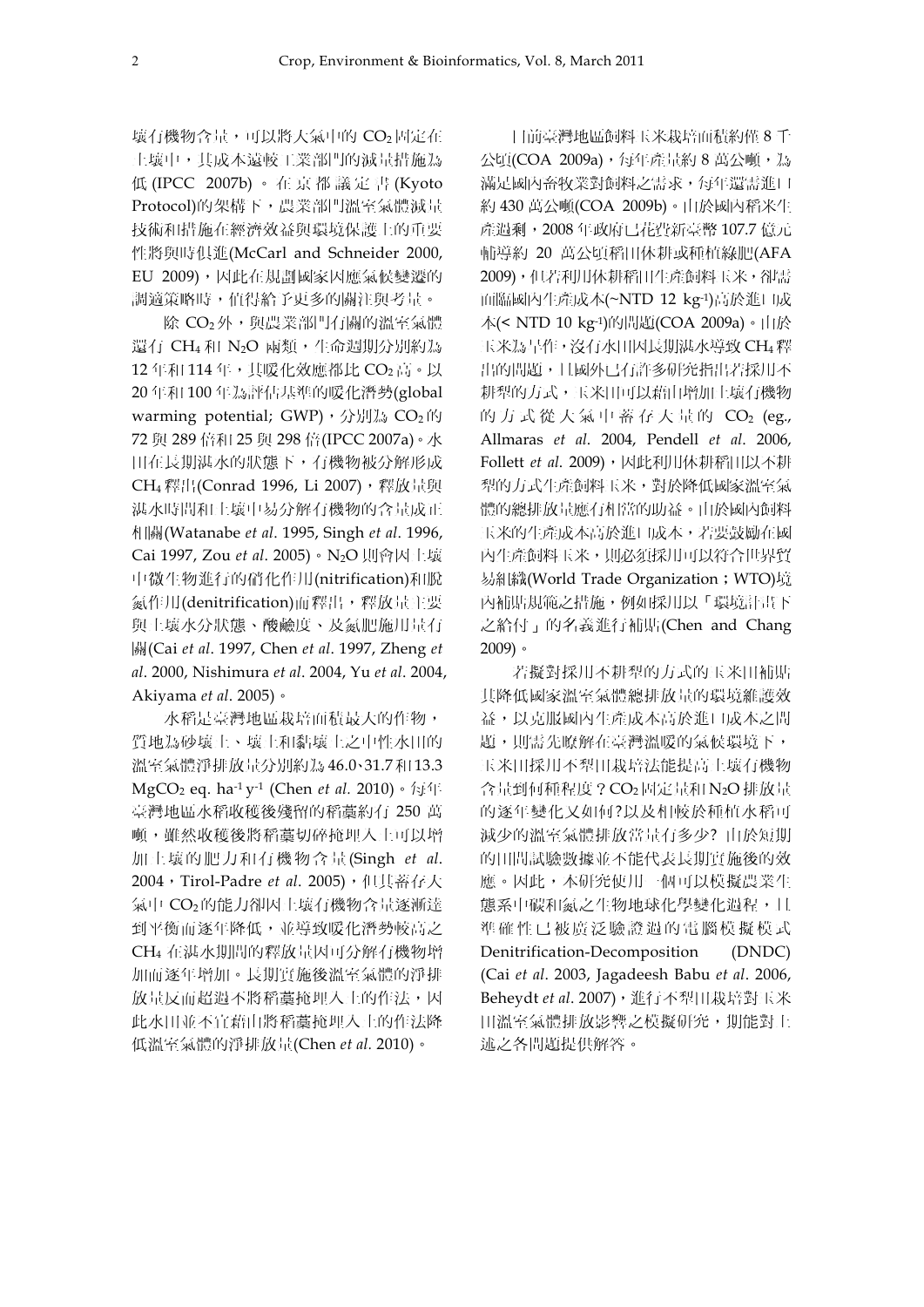## 材料與方法

研究使用的 DNDC 模式為 9.3 版,模式 結構可分成兩大部分,第一部分由模擬土壤 氣候(soil climate)、作物生長(plant growth) 和分解作用(decomposition)的 3 個副模式 (submodel)組成,其中土壤氣候副模式可依 據輸入之每日氣象資料推估土壤剖面中溫 度、水分和氧化還原電位(redox potential; Eh)境況的動態變化;作物生長副模式則依據 累積溫熱量和氮素與水分的吸收量,推估作 物地上和地下部生質量的動態變化;分解作 用副模式則模擬土壤中有機物組成和微生物 生質量,以及 CO2、NH4†和 DOC (dissolved organic carbon)等受質濃度的動態變化。第 二部分由模擬土壤中脫氮反應 (denitrification)、硝化反應(nitrification)和 發酵反應(fermentation)的 3 個副模式組成, 分別依據由模式第一部分產生之土壤溫度、 水分和 Eh 境況,以及土壤質地與 pH 和土壤 中 NH4+、NO3<sup>-</sup>和 DOC 等受質濃度,推估 CH4、NO、N2O、N2 和 NH3 等氣體的排放 量(Li 2007)。

進行模擬前,除需提供每日氣象資料 外,還需依據模擬情境設定土壤、作物和栽 培管理等相關參數。在氣象資料部分,本研 究以中央氣象局臺中測站最近 30 年 (1980-2009)的每日最高和最低氣溫、日射量 和雨量觀測值代入,以模擬臺灣地區的氣候 環境。並將此 30 年的氣象資料再重複代入一 次,使模擬的總年期延長為 60 年,以探討長 期實施後對土壤有機物累積與溫室氣體排放 量的影響。

由於土壤質地會影響土壤的孔隙率和孔 徑大小,進而影響土壤水分的運動及其與大 氣間氣體的交換,因此選擇砂壤土、壤土和 黏壤土三種土壤質地,設定總體密度為 1.3 g cm-3,對應之相關土壤參數列於 Table 1。設 定土壤剖面中沒有水分移運的限制層,且不 存在有可造成優勢流動的大孔隙。此外,也 分別設定土壤的 pH 值為 5.5、6.5 和 7.5,以 模擬土壤酸鹼度對溫室氣體排放量的影響。

參照 DNDC 模式內建的玉米作物參 數,設定穀粒最大產量為 5200 kg C ha-1,成 熟所需的溫熱量為 2550 Degree-Day;收穫 時乾物質於穀粒:藁桿:根部的比例為 0.37:0.47:0.16, 穀粒、藁桿和根部的 C/N 比 分別為 55、95、95。春、秋作的播種與收穫 日期分別為每年 2月 20日和 6月 20日,以 及 8 月 1 日和 11 月 15 日。耕犁措施分為不 犁田和播種前 3 天以傳統板犁翻耕兩種,傳 統板犁翻耕處理在兩次追肥施用後還實施中 耕培土作業。每作氮肥用量 180 kgN ha-1, 基肥:第一次追肥:第二次追肥的比例為 50%:25%:25%,春作和秋作兩次追肥施用 時間分別於播種後第 4 週與第 7 週和第 3 週 與第 6 週。不犁田措施再增加氮肥用量為 140 kg N ha-1 的處理一種, 以探討減少氮肥用量 對產量和溫室氣體淨排放 CO2 當量之影響。 為避免玉米生長過程中發生水分逆境問題, 因此設定由模式依作物需求自動進行灌溉補 充水分。

DNDC 輸出之氣體通量密度分別以所含 之 C 或 N 為單位(如 kg C ha-1 y-1或 kg N ha-1  $y^{-1}$ ),因此需以式(1)轉換成 CO<sub>2</sub> (kg CO<sub>2</sub> ha<sup>-1</sup>) y<sup>-1</sup>)、CH<sub>4</sub> (kg CH<sub>4</sub> ha<sup>-1</sup> y<sup>-1</sup>)和 N<sub>2</sub>O (kg N<sub>2</sub>O ha-1 y-1)等氣體之通量密度。

$$
CO2 = C \times (44/12)
$$
 (1a)

$$
CH_4 = C \times (16/12) \tag{1b}
$$

$$
N_2O = N \times (44/28)
$$
 (1c)

溫室氣體淨排放量(Net Emission; kg CO<sub>2</sub> eq. ha-1 y-1)則以式(2)計算,為能與 Chen *et al.* (2010)發表模擬結果相比較,因此 CH4 和 N2O 以 20 年為評估基準的暖化潛勢進行加 權。

Net Emission = CO2 × 1+CH4 × 72+ N2O × 289 (2)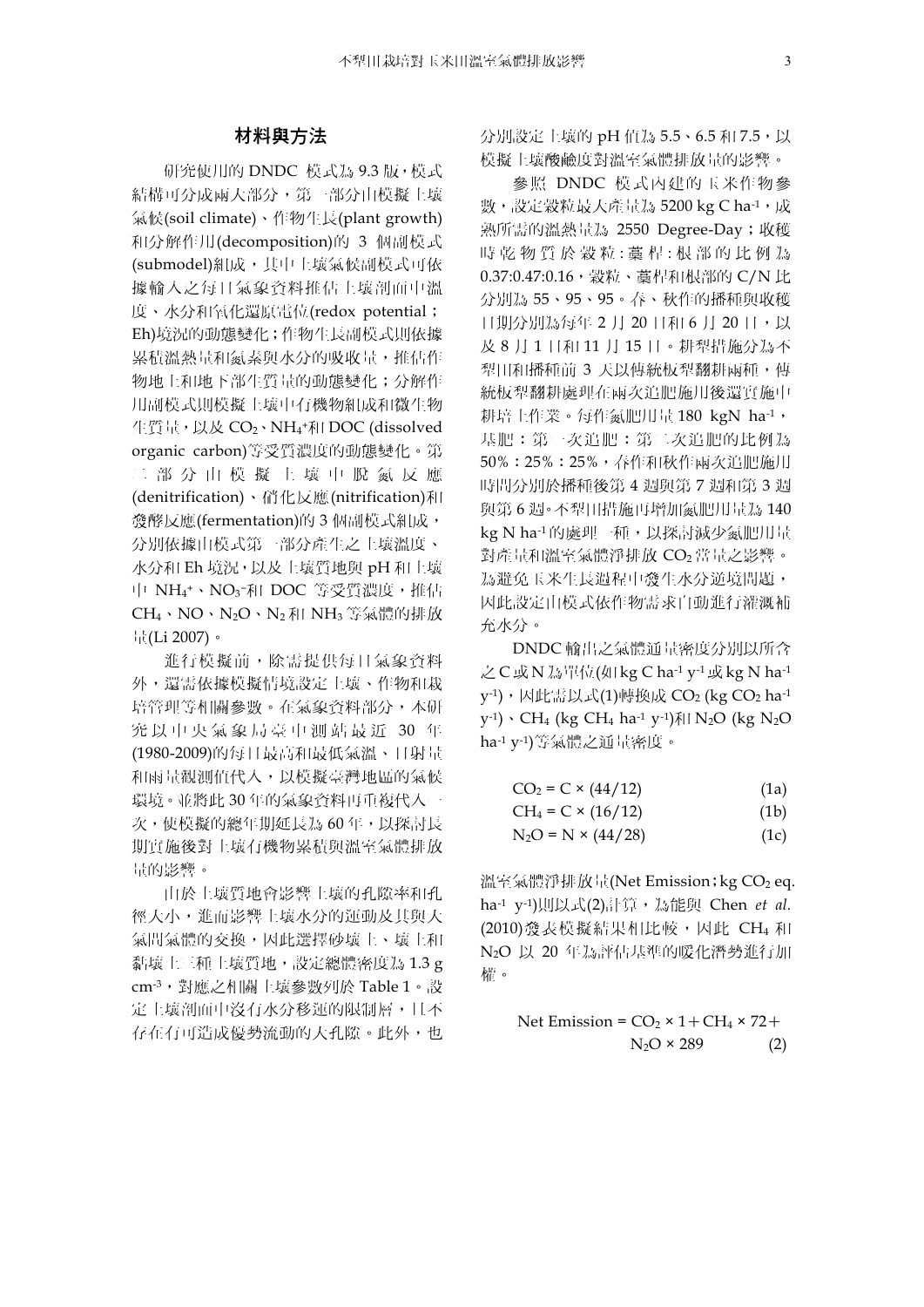# 結果與討論

Fig. 1 顯示模擬之玉米春作和秋作全株 乾物重分配的典型動態變化,生育前期因葉

片和根系快速增加,乾物重也隨之快速累 積;生育後期穀重逐漸增加,根部和藁桿之 乾物重逐漸減少,其中又以根部乾重減少的 程度較多。收穫時穀粒和藁桿產量春作通常

|  |  |  |  |  | Table 1. Soil properties for the soils used in Denitrification-Decomposition (DNDC) simulation. |  |  |  |
|--|--|--|--|--|-------------------------------------------------------------------------------------------------|--|--|--|
|--|--|--|--|--|-------------------------------------------------------------------------------------------------|--|--|--|

| Property                                               | Sandy loam | Loam    | Clay loam |
|--------------------------------------------------------|------------|---------|-----------|
| Clay content $(\%)$                                    |            | 19      | 41        |
| Porosity $(\%)$                                        | 43.5       | 45.1    | 47.6      |
| Saturated hydraulic conductivity (m hr <sup>-1</sup> ) | 0.1248     | 0.02502 | 0.00882   |
| Field capacity (%WFPS*)                                | 32         | 49      | 57        |

\*WFPS: Water filled pore space.



**Fig. 1. Typical temporal changes of the simulated biomass accumulation in spring and autumn crop seasons. (A) moldboard-plow tillage with 180 kg N ha-1crop-**1 ;**(B) no-till tillage with**  180 kg N ha<sup>-1</sup>crop<sup>1</sup>; and (C) no-till tillage with 140 kg N ha<sup>-1</sup>crop<sup>-1</sup>.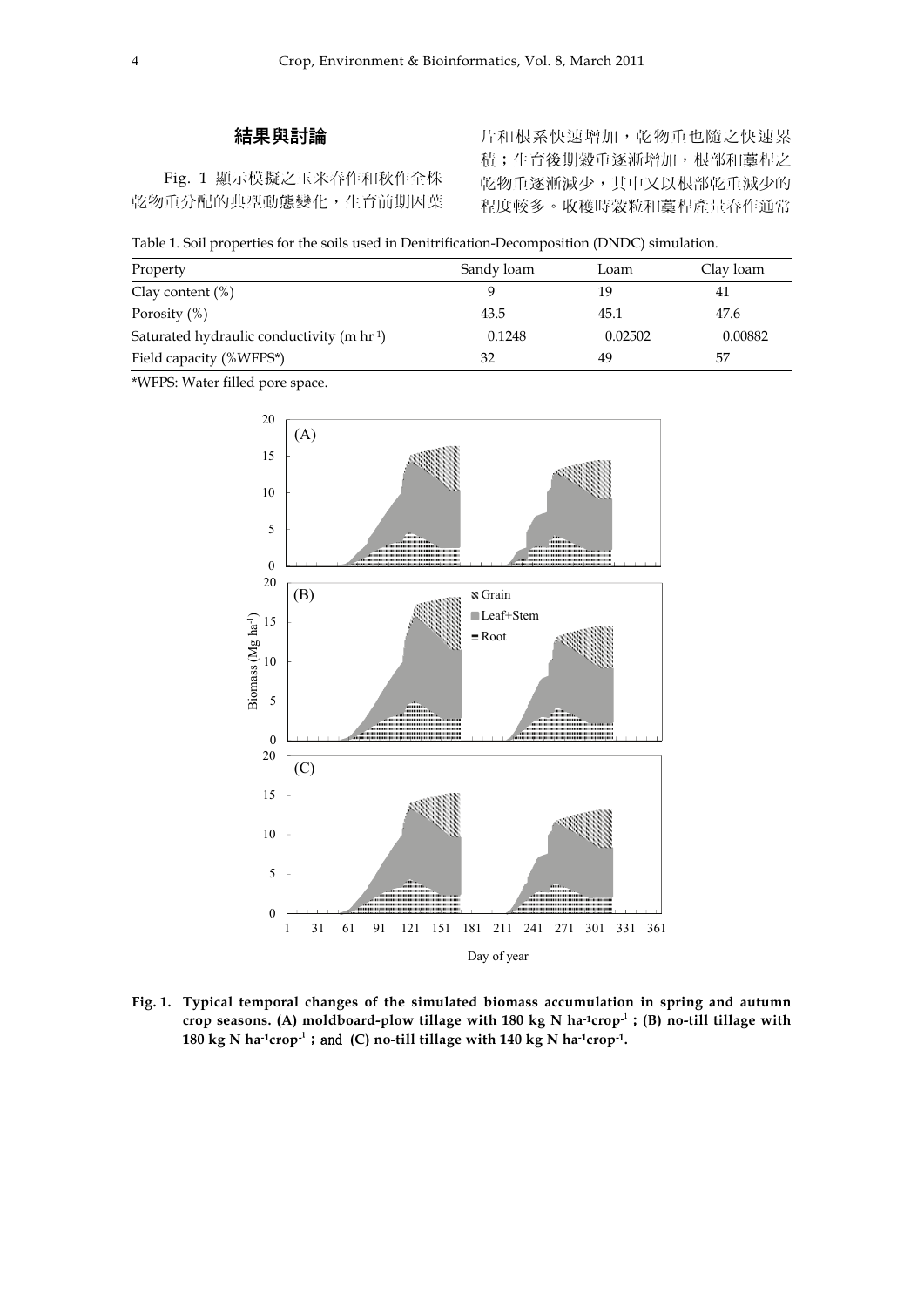高於秋作,穀粒和藁桿年產量以每作氮肥用 量 180 kg N ha-1的不耕犁處理最高, 傳統板 犁翻耕處理次之,每作氮肥用量 140 kg N ha-1 的不耕犁處理最低。秋作時氮肥用量 180 kg N ha-1 的不耕犁處理和傳統板犁翻耕處理 間的產量差異不大,但均較氮肥用量 140 kg N ha-1 的不耕犁處理為高。

玉米產量與氮素的吸收量有正相關 (Maskina *et al*. 1993, Eghball and Power 1999, Kitchen *et al*. 2010),模擬結果顯示不同處理春 作累積氮素吸收量皆高於秋作(Fig. 2)。對春作 而言,不同處理在生育前期的氮素累積吸收量 幾乎沒有差異,但氮素累積吸收量在生育後期 以氮肥用量 180 kg N ha-1的不耕犁處理最高, 傳統板犁翻耕處理次之,每作氮肥用量 140 kg N ha-1的不耕犁處理最低。在秋作生育前期, 傳統板犁翻耕處理的氮素累積吸收量在第一次 追肥前有遲滯的現象,而所有處理的累積氮素 累積吸收量在第二次追肥前都出現遲滯的現 象,此遲滯現象也表現於各處理秋作乾物質累 積的動態變化上(Fig. 1)。秋作生育後期,氮肥 用量180 kg N ha-1的不耕犁處理和傳統板犁翻 耕處理之氮素累積吸收量相當,但高於氮肥用

量 140 kg N ha-1的不耕犁處理。

翻耕將使得土壤中的有機物容易被分 解,模擬結果顯示採用傳統板犁翻耕方式之 玉米田每年 CO2的排放量有快速增加的情形 (Fig. 3A),中到粗質地的土壤和細質地土壤 CO2排放量達到平衡的時間分別約需 20 年和 40年,平衡時的排放量約為 11~12 Mg CO<sub>2</sub> ha-1 y-1。CO<sub>2</sub>年排放量的增加來自於田間土 壤可分解有機物含量逐漸增加,模擬結果顯 示即使在臺灣的溫熱的氣候環境下,當達到 平衡時壤土和砂壤土表土有機物的含量約可 達到 2.4%,黏壤土將超過 3.3% (Fig. 3B)。此 乃由於玉米為 C4 型作物,其光合作用效率比 屬於 C3 型的水稻為高(Schmitt and Edwards 1981, Zhu et al. 2010), 在相同的日照與溫度 環境下可以產生較多的乾物質,且模擬中還 設定收穫時玉米根系佔全株乾物質重的比例 為 16%,高於 Chen *et al.* (2010)設定之水稻 根系比例(5%),所以玉米田每年經由根系加 入土壤的新鮮有機物量是水稻田的 3 倍以 上。因此,雖然玉米田有機物的分解量約為 水稻田的 3 倍,但到達平衡時玉米田的有機 物含量會高於水稻田。



**Fig. 2. Typical temporal changes of the simulated nitrogen uptake by various N rates (180 and 140 kg N ha-1crop-1) and tillage (MP: moldboard plo**w;**NT: no-till) treatments. SD: side dressing of N fertilizer.**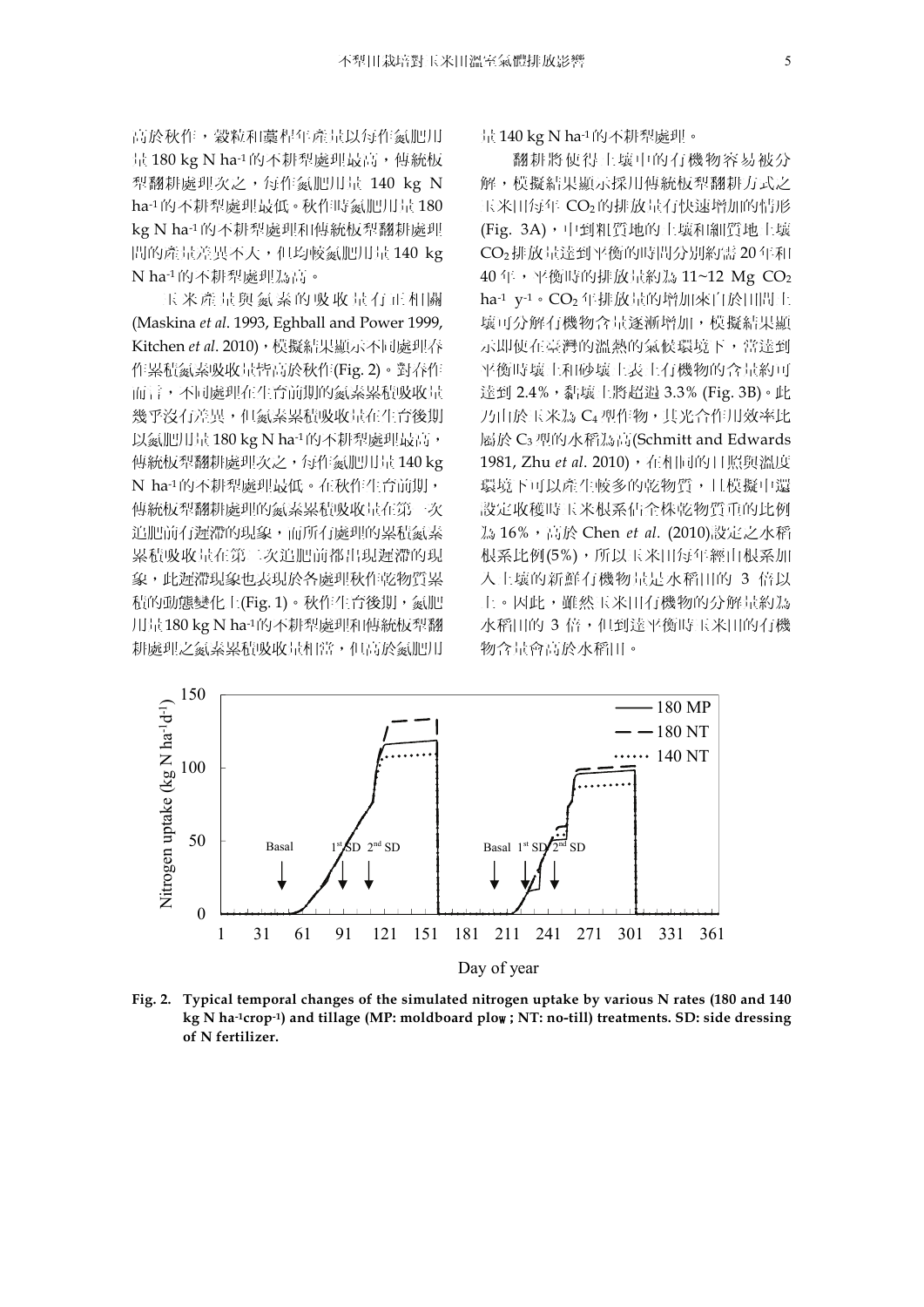

**Fig. 3. Effects of soil texture (SL: sandy loam, L: loam, and CL: clay loam) and tillage practice (MP: moldboard plo**w;**NT: no-till) on yearly changes of (A) soil organic matter decomposed and (B) soil organic matter content.** 

若以不犁田方式栽培玉米,每年土壤中 有機物分解所產生的 CO2 排放量將降低至約 5 Mg CO<sub>2</sub> ha<sup>-1</sup> y<sup>-1</sup> (Fig. 3A),即使在 60 年後 土壤中有機物含量仍可持續增加(Fig. 3B)。此 模擬結果顯示,在臺灣的溫熱的氣候環境 下,採用不犁田栽培法似可大幅提升玉米田 土壤中有機物含量。Fig. 4 則顯示以不犁田方 式栽培玉米,每年對大氣中 CO2的淨蓄存量 約可維持在 7 Mg  $CO<sub>2</sub>$  ha $<sup>-1</sup>$  y $<sup>-1</sup>$ 的水準。不論</sup></sup> 採用傳統板犁翻耕或不犁田處理,土壤酸鹼 度對玉米田土壤有機物含量變化的影響則非

常微小(資料未顯示)。增加土壤有機物含量還 有許多其他附帶益處,如改善土壤物理性 質、提高土壤儲水能力等,這些附帶益處也 可提高作物產量 (Bauer and Black 1994, Berzsenyi *et al*. 2000)。

模擬結果顯示玉米田中 N2O 之排放主要 發生於春、秋兩作的生育前期,尤其在基肥 和追肥施用後最為明顯(Fig. 5A)。此乃由於 在生育期間需維持土壤水分供應充足以供作 物生長所需,但也因此同時提高微生物分解 土壤中有機物的效率,在生育前期因可供分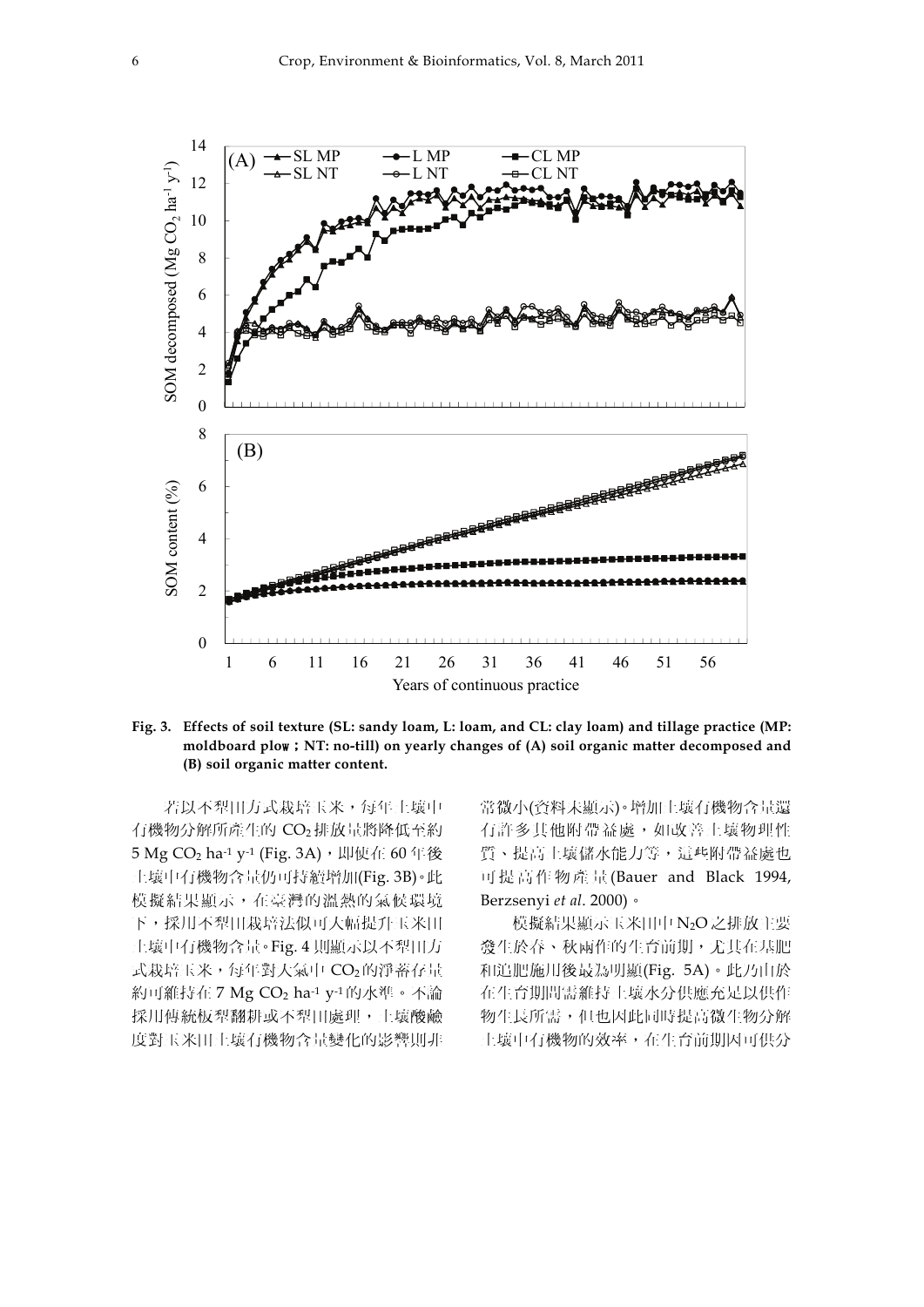

Fig. 4. Effects of soil texture and tillage practice on atmospheric CO<sub>2</sub> sequestration. Legends are **described in Fig. 3.** 



Fig. 5. Typical temporal changes of the simulated (A) N<sub>2</sub>O emission and (B) soil heterotrophic **respiration from corn fields of loam texture and at pH=6.5 by moldboard plow (MP) or no-till (NT) tillage practices. (N rate: 180 kg N ha-1 crop-1).**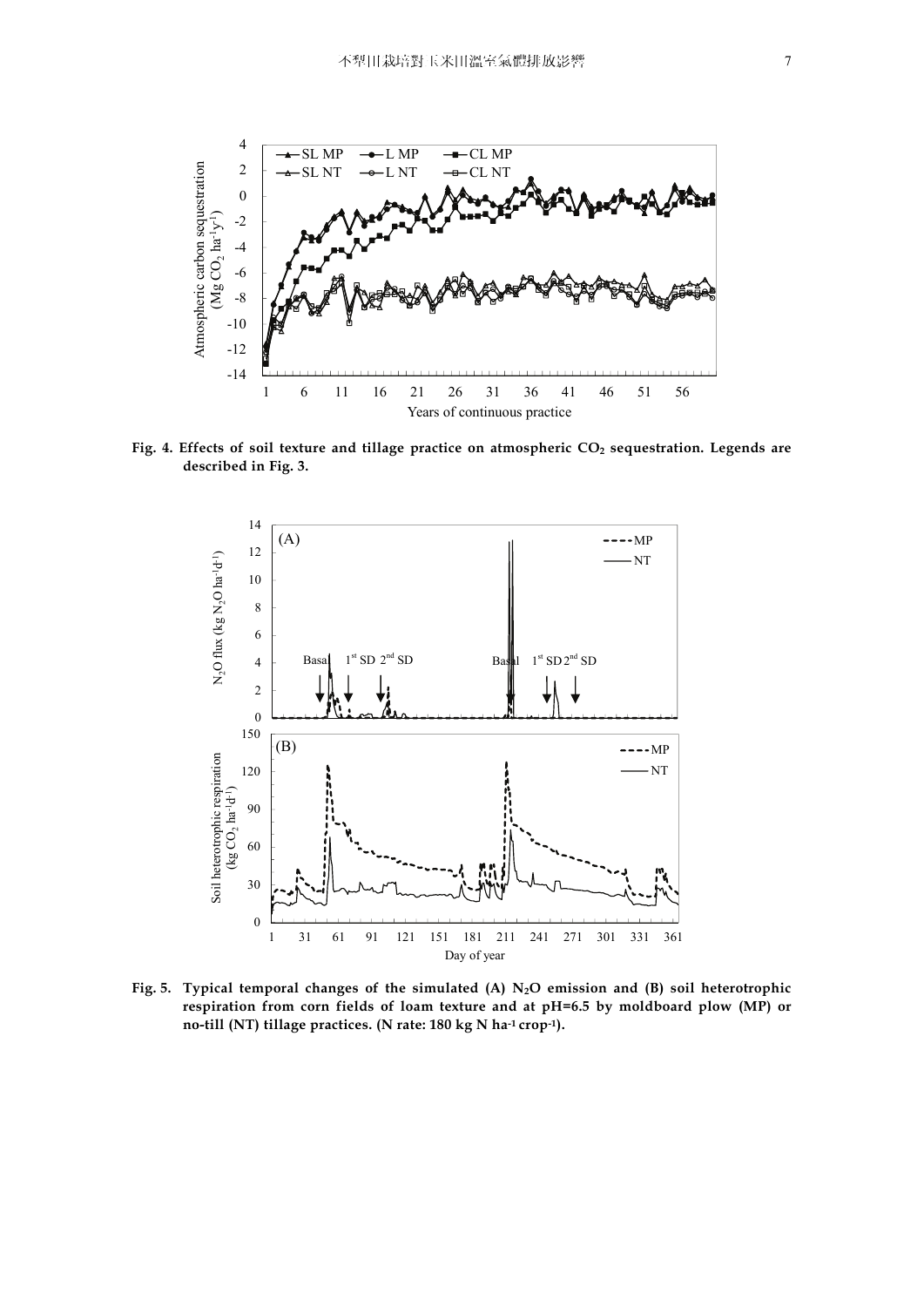解有機物多,土壤微生物呼吸量顯著提高(Fig. 5B)。有機物被分解時也會釋出 NH4+,而基 肥和追肥的施用則直接提高土壤中的 NH4<sup>+</sup> 濃度,兩者皆可提供微生物進行硝化作用所 需的反應物。對實施傳統板犁翻耕處理之玉 米田而言,氮肥施用是提升土壤中 NH4 <sup>+</sup>濃度 的主要因素。由於春作生育初期溫度低作物 生長較慢,因此有較多的 NH4+可被微生物的 硝化作用轉成 NO3¯,繼而經由脫氮作用轉成 N<sub>2</sub>,因此春作 N<sub>2</sub>O 的釋放量大於秋作。對實 施不犁田處理之玉米田而言,儲存於土壤中 的大量有機物被分解時,也會提升土壤中 NH4 <sup>+</sup>的濃度。春作生育初期的低溫不利於土 壤中有機物的分解,因此導致春作 N2O 的釋 放量反而小於秋作。

由於有土壤有機物分解所提供的額外氮 源,因此不犁田處理 N<sub>2</sub>O 的釋放量較實施傳 統板犁翻耕處理為高(Fig. 6)。土壤質地越粗 N<sub>2</sub>O 的釋出量越高,此可能與質地較粗土壤 的通氣較好有關。Fig. 7 顯示雨量大易導致土 壤中 NO3¯淋洗損失,進而導致 N2O 的釋放 量減少。由於土壤中 NO3·主要由 NH4\*的硝 化作用所產生,因此 Fig. 6 中同一質地土壤 N2O 釋放量年度間的變動主要受期作生育初 期雨量之影響。

 $\pm$ 壤酸鹼度也會影響 N2O 的產出, Fig. 8A 顯示中性土壤 N<sub>2</sub>O 的排放量最高,酸性 土壤次之,鹼性土壤最少,主要應與鹼性土 壤中有較多的 NH4<sup>+</sup>會轉成 NH<sub>3</sub> 揮失(Fig. 8B),以及脫氮菌和硝化菌的活性在中偏酸性 的土壤中最高(IFA and FAO 2001)有關。

Fig. 6 和 Fig. 8 都顯示,實施不犁田處理 後 N<sub>2</sub>O 的釋放量會逐年增加,約在實施 45 年前後達到最大值,其後 N2O 的釋放量呈現 逐年遞減的趨勢。Anthonisen *et al*. (1976)及 Carrera et al. (2004)指出高濃度的 NH<sub>4</sub>+和 NO2 <sup>−</sup>會抑制微生物的硝化作用,因此剛實施 不犁田處理後 N<sub>2</sub>O 釋放量之漸增,應與十壤 中有機物含量逐漸增加,分解後可提高土壤 中 NH4 <sup>+</sup>濃度有關;而後期 N2O 釋放量之遞 減,則可能與土壤中 NH4 <sup>+</sup>濃度過高,對土壤 中硝化菌的活性產生抑制作用。因此,導致 雖然土壤中 NH4†濃度高(Fig. 9A),但 NO3<sup>-</sup> 濃度卻偏低(Fig. 9B),進而導致 N2O 釋放量 之減少(Fig. 9C)。

相較於 Chen *et al.* (2010)對目前水稻田 溫室氣體淨排放量的模擬結果,玉米田由於 沒有 CH4的排放,因此即使採用傳統板犁翻



**Fig. 6. Yearly changes of N2O emission as affected by soil texture and tillage practices. Legends are described in Fig. 3.**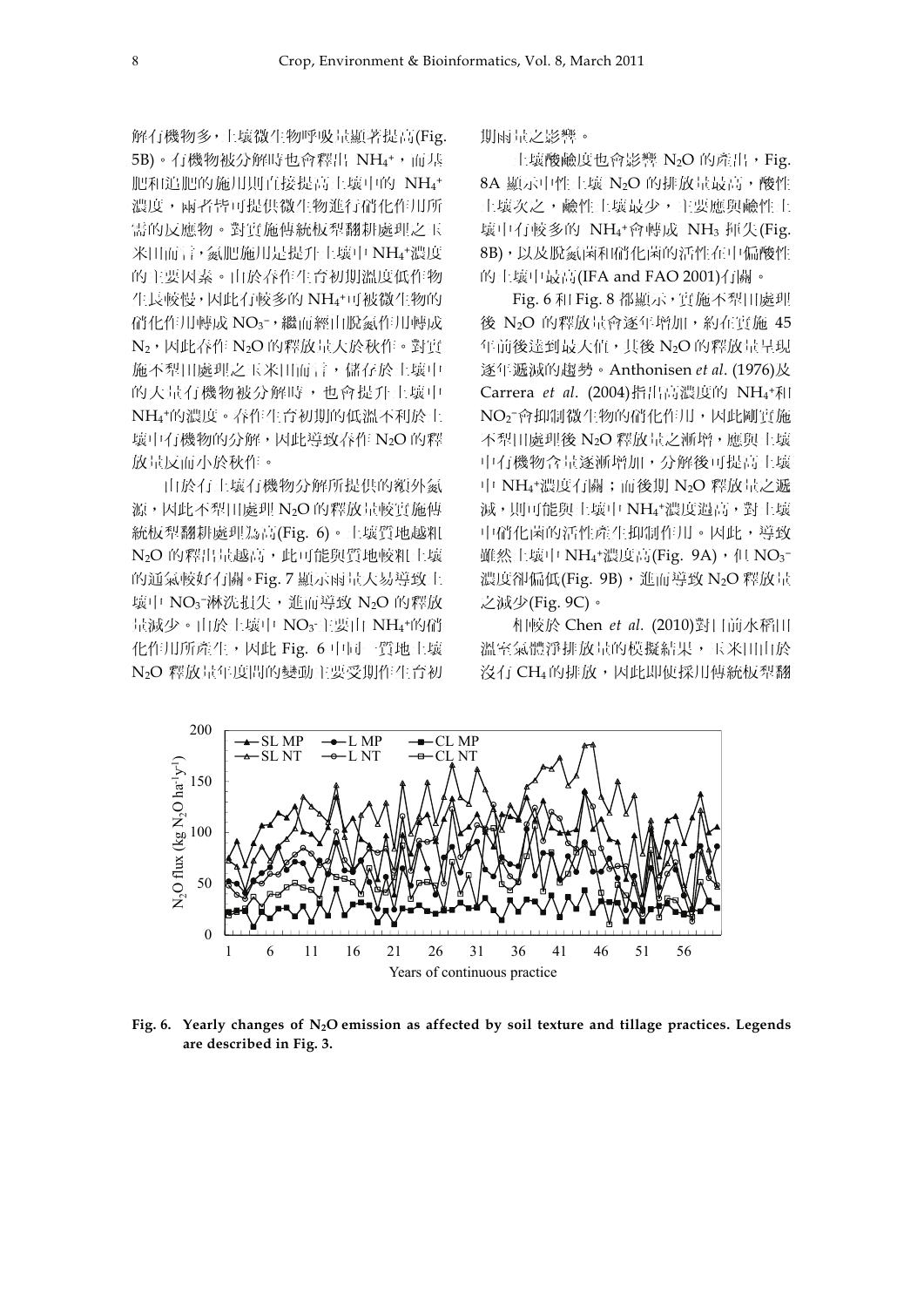

**Fig. 7. Nitrate concentration in the surface soil (0-10cm) as affected by the accumulated precipitation in early growth period of (A) spring and (B) autumn crop seasons.** 



**Fig. 8. Yearly changes of (A) N2O and (B) NH3 emissions as affected by soil acidity (pH= 5.5, 6.5, and 7.5) and tillage practices (MP: moldboard plo**w;**NT: no-till) for loamy soil.**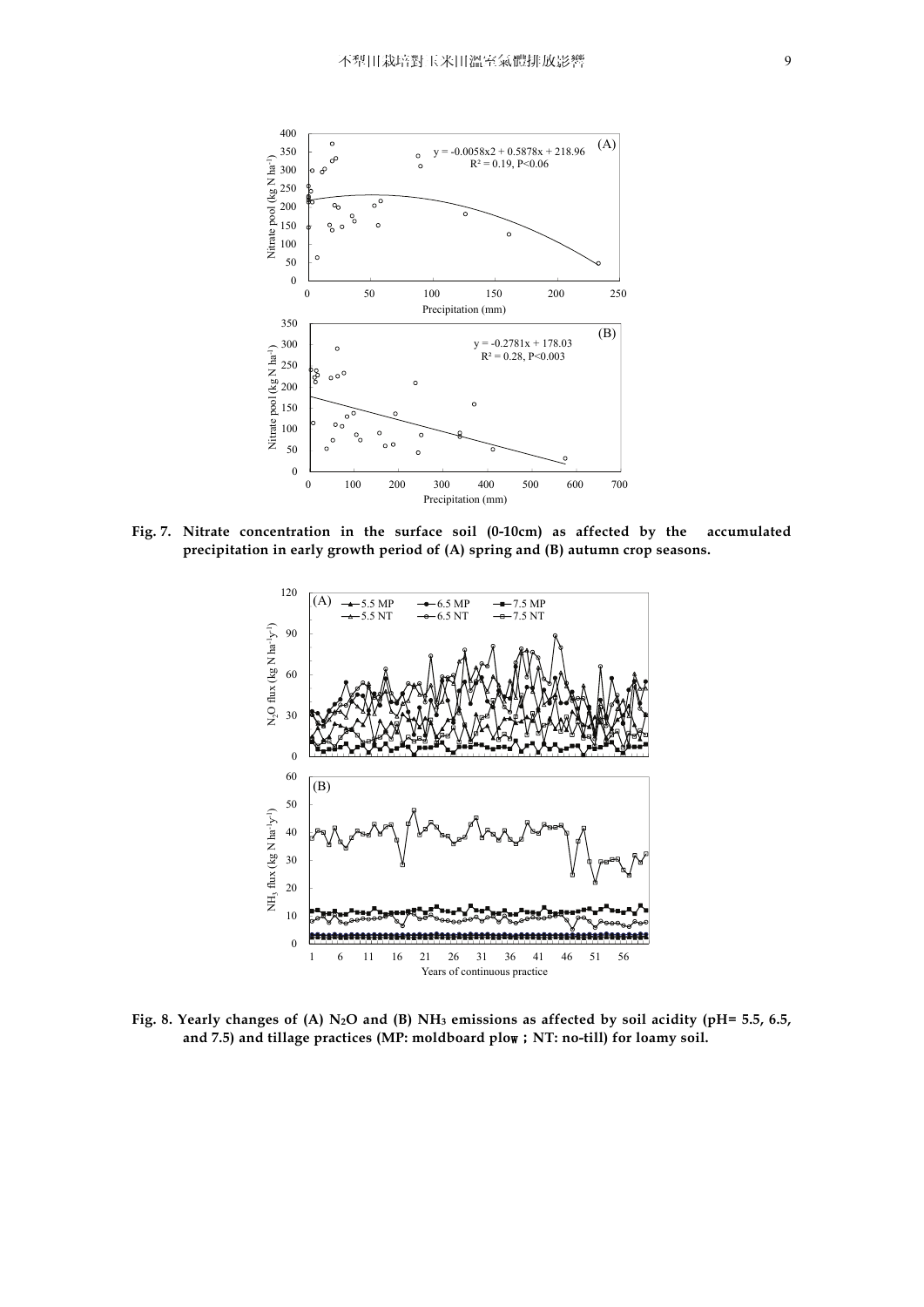

Fig. 9. Temporal changes of the simulated (A) NH<sub>4</sub><sup>+</sup> and (B) NO<sub>3</sub><sup>-</sup> concentrations in surface soils **(0-10cm), and (C) N2O emission from corn fields of loam texture and at pH=6.5 at various years of continuous practicing the no-till management..** 

耕的方式栽培,其溫室氣體淨排放量仍可較 水稻田減少約 10 Mg  $CO<sub>2</sub>$  eq. ha<sup>-1</sup> y<sup>-1</sup> (Fig. 10A),粗質地土壤較細質地土壤減少更多。 在生育初期若降雨多,溫室氣體淨排放量還 可因 N2O 釋放量減少而更為降低。以不犁田 的方式栽培,由於土壤有機物的大量蓄存, 溫室氣體淨排放量理論上可較採用傳統板犁 翻耕的方式再減少,但若每作氮肥用量為 180 kg N ha-1, 受 N<sub>2</sub>O 釋放量增加之影響, 不僅 能再減少的溫室氣體淨排放量極為有限且甚

至反而可能增加。尤其在實施約 30 年後,細 質地土壤的排放量甚至可以超過水稻田(Fig. 10B);若每作氮肥用量降低為 140 kg N ha-1,由於 N2O 釋放量減少,不同土壤質地 的溫室氣體淨排放量可較水田降低許多,在 砂壤土、壤土、和黏壤土可分別減少約 30、  $25 \cdot \text{ N}$  10 Mg CO<sub>2</sub> eq. ha<sup>-1</sup> y<sup>-1</sup> (Fig. 10C) 。

上述對溫室氣體排放量模擬的結果顯 示,若水田改以每作氮肥用量 140 kg N ha-1 的不耕犁栽培方式種植玉米,將比栽種水稻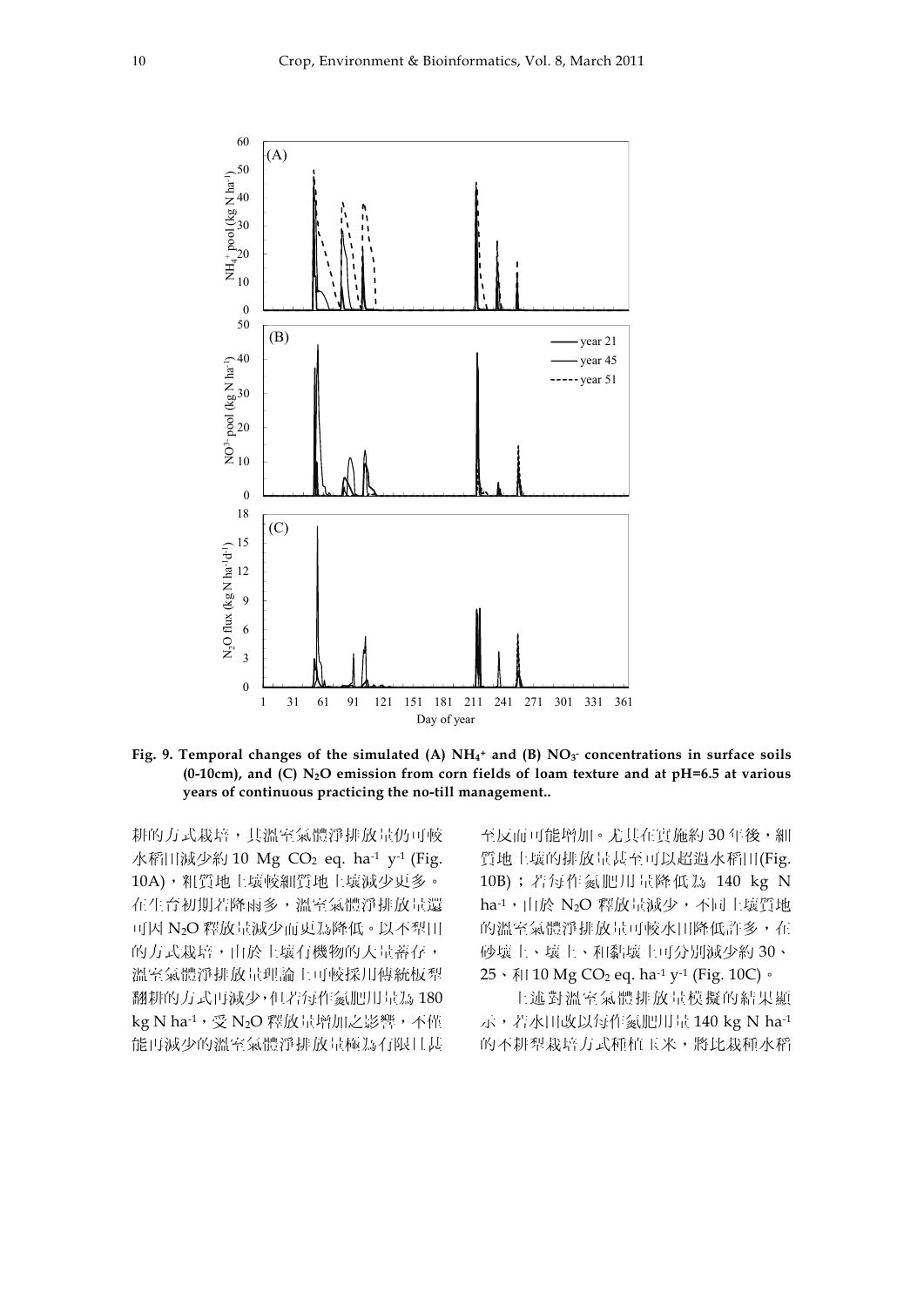

**Fig. 10. Differences in net greenhouse gases emission from corn fields of various soil textures (SL: sandy loan; L: loam; CL: clay loam) that managed by (A) moldboard-plow tillage with 180 kg N ha-1crop-1, (B) no-till tillage with 180 kg N ha-1crop-1, and (C) no-till tillage with 140 kg N ha-1crop-1 as compared with those simulated for paddy fields under conventional management.** 

可大幅降低溫室氣體的淨排放量 10~30 Mg CO2 eq. ha-1 y-1。若能推動 20 萬公頃休耕稻 田改以不犁田方式栽培玉米,將能減少國家 溫室氣體排放量達  $2 \sim 6$  Tg CO<sub>2</sub> eq.  $v^{-1}$ , 相當 於臺灣地區全部森林每年可固定之 CO<sub>2</sub> 量的 1/10 ~1/3 (EPA 2010),並節省每年所需發放 的休耕補助約新臺幣 100 億元。若依 NT\$12,000 Mg-1 CO<sub>2</sub> 減量成本計算, 則相當 於可減少每年減量成本支出達新臺幣 240~720 億元。若每年兩作之玉米產量以 10 Mg ha-1 計,則可生產 200 萬公噸的玉米,約 佔目前每年進口玉米量的一半,對於提高我 國糧食自給率也有很大的幫助。

依據世界貿易組織的規定,如果能符合 農業協定附件 2 中的規定,對於有環境保護 功能的補貼措施是被允許的 (Chen and Chang 2009)。因此,上述的環保與經濟效 益,應可作為對採行不耕犁栽培方式種植玉 米農地給予補貼的基礎。此外,推動利用玉 米藁稈做為產製纖維素酒精的料源(Farrell *et*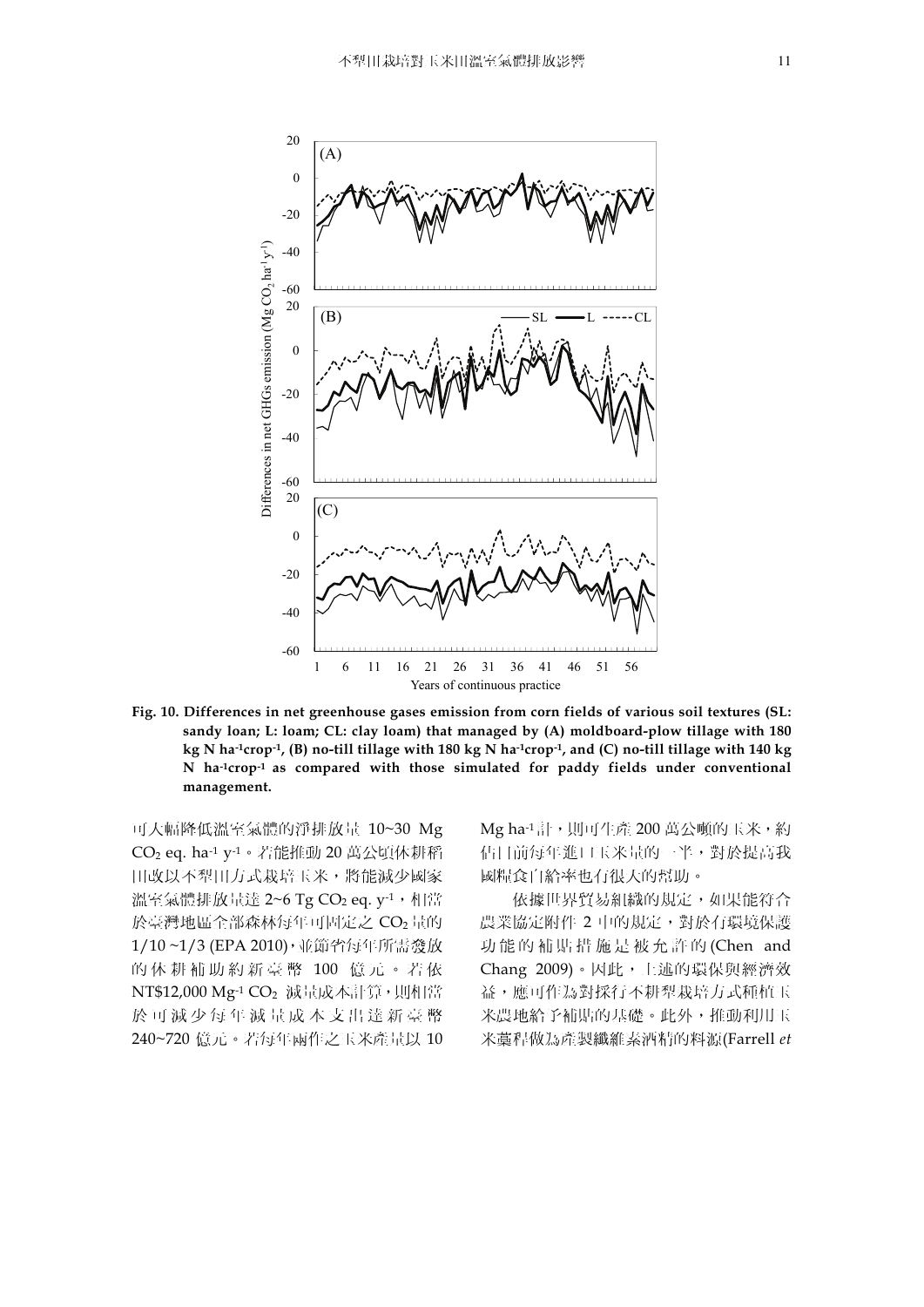*al*. 2006, Solomon *et al*. 2007),不僅可以避免 廢棄玉米藁稈的處理問題,並降低對進口石 化燃料之需求,同時也可增加農民的收益。 以上兩種措施,或可克服國內生產飼料玉米 成本高於進口成本的難題,但有關料源之收 購、搬運、儲存等相關問題也須設法解決, 因此還需繼續深入評估經濟效益並研擬具體 實施辦法。

## 結論

推動休耕稻田改以每作氮肥用量 140 kg N ha-1 的不犁田方式栽培玉米, 將比栽種水 稻可大幅降低溫室氣體的淨排放量約 10~30 Mg CO2 eq. ha-1 y-1。除可以協助降低我國溫 室氣體總排放量外,收穫的玉米也可提供畜 牧業所需的飼料,提升我國的糧食自給率, 因而值得農政主管單位給予高度重視。為鼓 勵農民將休耕稻田改作玉米,宜考慮在符合 WTO 的規範下補貼其對環境保護的效益,並 推動以玉米藁稈產製纖維素酒精的政策,以 克服國內生產成本高於進口成本的問題。

### 引用文獻

- AFA (2009) Agriculture and Food Agency Yearbook. 2008 edition. (in Chinese) Agriculture and Food Agency, Council of Agriculture, Executive Yuan. Taipei.
- Akiyama H, K Yagi, X Yan (2005) Direct N2O emissions from rice paddy fields: summary of available data. **Global Biogeochem. Cy.** 19:GB105.
- Allmaras RR, DR Linden, CE Clapp (2004) Corn-residue transformations into root and soil carbon as related to nitrogen, tillage, and stover management. **Soil Sci. Soc. Amer. J.** 68:1366–1375.
- Anthonisen AC, RC Loehr, TBS Prakasam, EG Srinath (1976) Inhibition of Nitrification by Ammonia and Nitrous Acid. **J. Water Pollut. Control Fed.** 48:835-852.
- Bauer A, AL Black (1994) Quantification of the effect of soil organic matter content on soil

productivity. **Soil Sci. Soc. Amer. J.** 58:185–193.

- Beheydt D, P Boeckx, S Sleutel, C Li, O Van Cleemput (2007) Validation of DNDC for 22 long-term N<sub>2</sub>O field emission measurements. **Atmos. Environ.** 41:6196-6211.
- Berzsenyi Z, B Gyorffy, D Lap (2000) Effect of crop rotation and fertilization on maize and wheat yields and yield stability in a long-term experiment. **Eur. J. Agron.** 13:225–244.
- Cai ZC (1997) A category for estimate of CH4 emission from rice paddy fields in China. **Nutr. Cycl. Agroecosys.** 49:171-179.
- Cai ZC, GX Xing, XY Yan, H Xu, H Tsuruta, KYagi, K Minami (1997) Methane and nitrous oxide emissions from rice paddy fields as affected by nitrogen fertilizers and water management. **Plant Soil** 196:7–14.
- Cai Z, T Sawamoto, C Li, G Kang, J Boonjawat, A Mosier, R Wassmann, H Tsuruta (2003) Field validation of the DNDC model for greenhouse gas emissions in East Asian cropping systems. Global Biogeochem. Cv. 17:1107. doi:10.1029/2003GB002046.
- Carrera J, I Jubany, L Carvallo, R Chamy, J Lafuente (2004) Kinetic models for nitrification inhibition by ammonium and nitrite in a suspended and an immobilized biomass systems. **Process Biochem.** 39:1159–1165.
- Chen SH, JT Huang, JX Fan, MH Yao, Y Shen (2010) Effects of rice straw incorporation to greenhouse gases emission from paddy fields. (in Chinese with English abstract) Soil Environ. (in print)
- Chen GX, GH Huang, B Huang, KW Yu, J Wu, H Xu (1997) Nitrous oxide and methane emissions from soil-plant systems. **Nutr. Cycl. Agroecosys.** 49:41–45.
- Chen YC, CC Chang (2009) Taiwan's agricultural land set aside policy – from WTO perspectives. (in Chinese) **Econ. Outlook Bimonth.** 122:68-75.
- COA (2009a) Taiwan Agricultural Yearbook. 2008 edition. (in Chinese) Council of Agriculture, Executive Yuan. Taipei.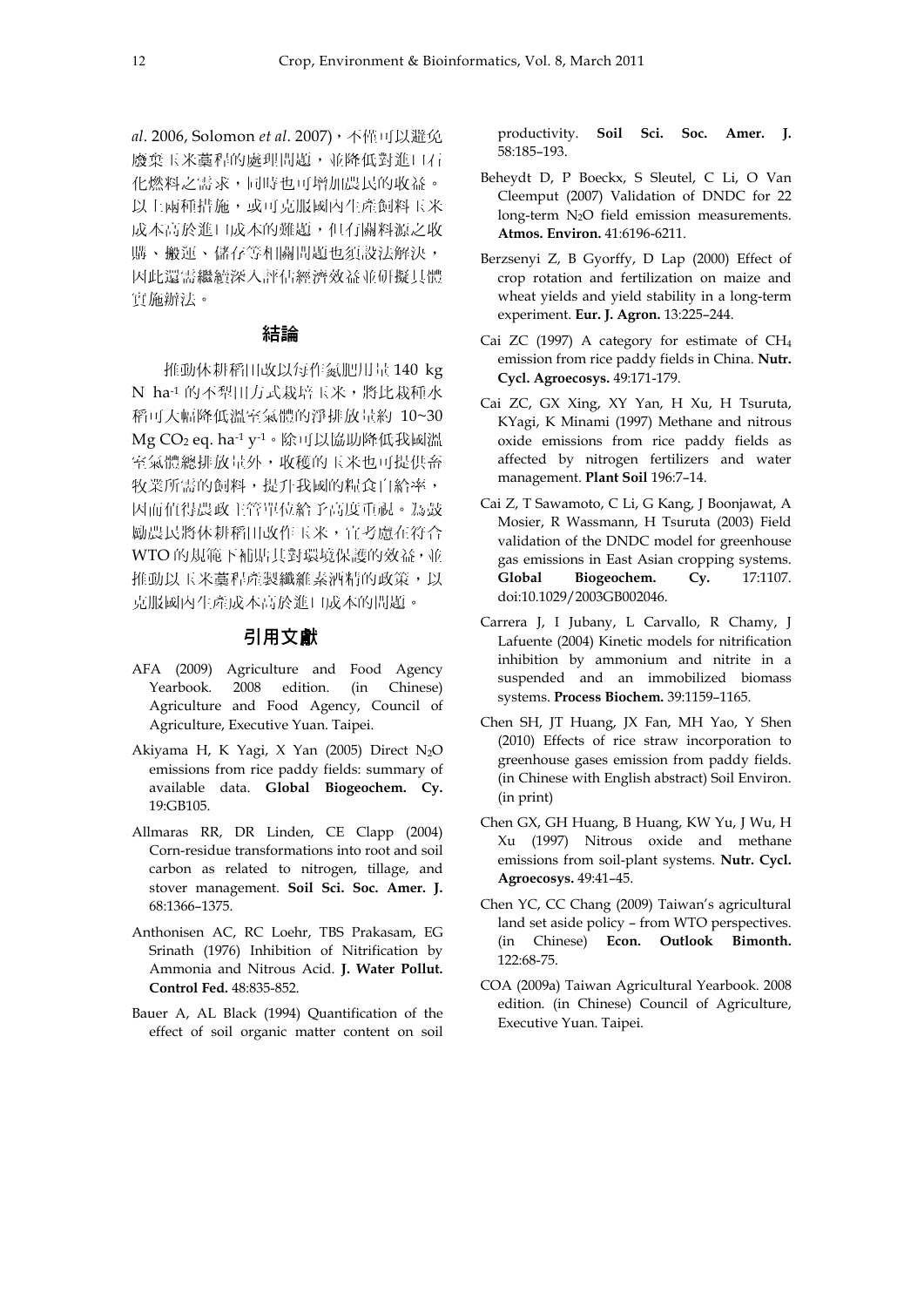- COA (2009b) Taiwan Food Statistics Book. 2008 edition. (in Chinese) Council of Agriculture, Executive Yuan. Taipei.
- Conrad R (1996) Soil microorganisms as controllers of atmospheric trace gases (H<sub>2</sub>, CO, CH4, OCS, N2O, and NO). **Microbiol. Rev.** 60:609–640.
- Eghball B, JF Power (1999) Composted and noncomposted manure application to conventional and no-tillage systems: corn yield and nitrogen uptake. **Agron. J.** 91:819-825.
- EPA (2010) UNFCCC National Communication of the Republic of China (Taiwan). Environmental Protection Administration, Executive Yuan. Taipei. http://unfccc.epa.gov.tw/unfccc/nc\_2nd/
- EU (2009) The role of European agriculture in climate change mitigation. Commission staff working document. SEC 1093. Commission of the European communities.
- Farrell AE, RJ Plevin, BT Turner, AD Jones, M O'Hare, DM Kammen (2006) Ethanol can contribute to energy and environmental goals. **Science** 311:506-508.
- Follett RF, GE Varvel, JM Kimble, KP Vogel (2009) No-till corn after bromegrass: Effect on soil carbon and soil aggregates. **Agron. J.** 101:261-268.
- IFA, FAO (2001) Global estimates of gaseous emissions of NH3, NO and N2O from agricultural land. First version, published by FAO and IFA, Rome.
- IPCC (2007a) Summary for Policymakers. *In*: Climate Change 2007: The Physical Science Basis. Contribution of Working Group I to the Fourth Assessment Report of the Intergovernmental Panel on Climate Change. S Solomon, D Qin, M Manning, Z Chen, M Marquis, KB Averyt, M Tignor, HL Miller (eds.) Cambridge University Press, Cambridge, United Kingdom and New York, NY, USA.
- IPCC (2007b) Summary for Policymakers. *In*: Climate Change 2007: Mitigation. Contribution of Working Group III to the Fourth Assessment Report of the Intergovernmental Panel on Climate Change. B Metz, OR Davidson, PR Bosch, R Dave, LA Meyer (eds.) Cambridge University Press, Cambridge, United Kingdom

and New York, NY, USA.

- Jagadeesh Babu Y, C Li, S Frolking, DR Nayak, TK Adhya (2006) Field validation of DNDC model for methane and nitrous oxide emissions from rice-based production systems of India. **Nutr. Cycl. Agroecosys.** doi 10.1007/s10705-005- 6111-5.
- Kitchen NR, KA Sudduth, ST Drummond, PC Scharf, HL Palm, DF Roberts, ED Vories (2010) Ground-based canopy reflectance sensing for variable-rate nitrogen corn fertilization. **Agron. J.** 102:71-84.
- Lal R, J Kimble, E Levine, C Whitman (1995) World soils and greenhouse effect: An overview. *In*: Soils and Global Change. R Lal, *et al*. (eds.) Lewis Publ., Boca Raton, FL, USA.
- Li C (2007) Quantifying greenhouse gas emissions from soils: Scientific basis and modeling approach. **Soil Sci. Plant Nutr.** 53: 344-352.
- Liu X, SJ Herbert, AM Hashemi, X Zhang, G Ding (2006) Effects of agricultural management on soil organic matter and carbon transformation – a review. **Plant Soil Environ.** 52: 531–543.
- Maskina MS, JF Power, JW Doran, WW Wilhelm (1993) Residual effects of no-till crop residues on corn yield and nitrogen uptake. **Soil Sci. Soc. Amer. J.** 57:1555-1560.
- McCarl BA, UA Schneider (2000) U.S. agriculture's role in a greenhouse gas emission mitigation world: An economic perspective. **Rev. Agric. Econ.** 22: 134–159.
- Nishimura S, T Sawamoto, H Akiyama, S Sudo, K Yagi (2004) Methane and nitrous oxide emissions from a paddy field with Japanese conventional water management and fertilizer application. **Global Biogeochem. Cy.** 18: 1-10.
- Pendell DL, JR Williams, CW Rice, RG Nelson, SB Boyles (2006) Economic feasibility of no-tillage and manure for soil carbon sequestration in corn production in northeastern Kansas. **J. Environ. Qual.** 35:1364–1373.
- Schmitt MR, GE Edwards (1981) Photosynthetic capacity and nitrogen use efficiency of maize, wheat, and rice: a comparison between  $C_3$  and C4 photosynthesis. **J. Exp. Bot.** 32: 459-466.